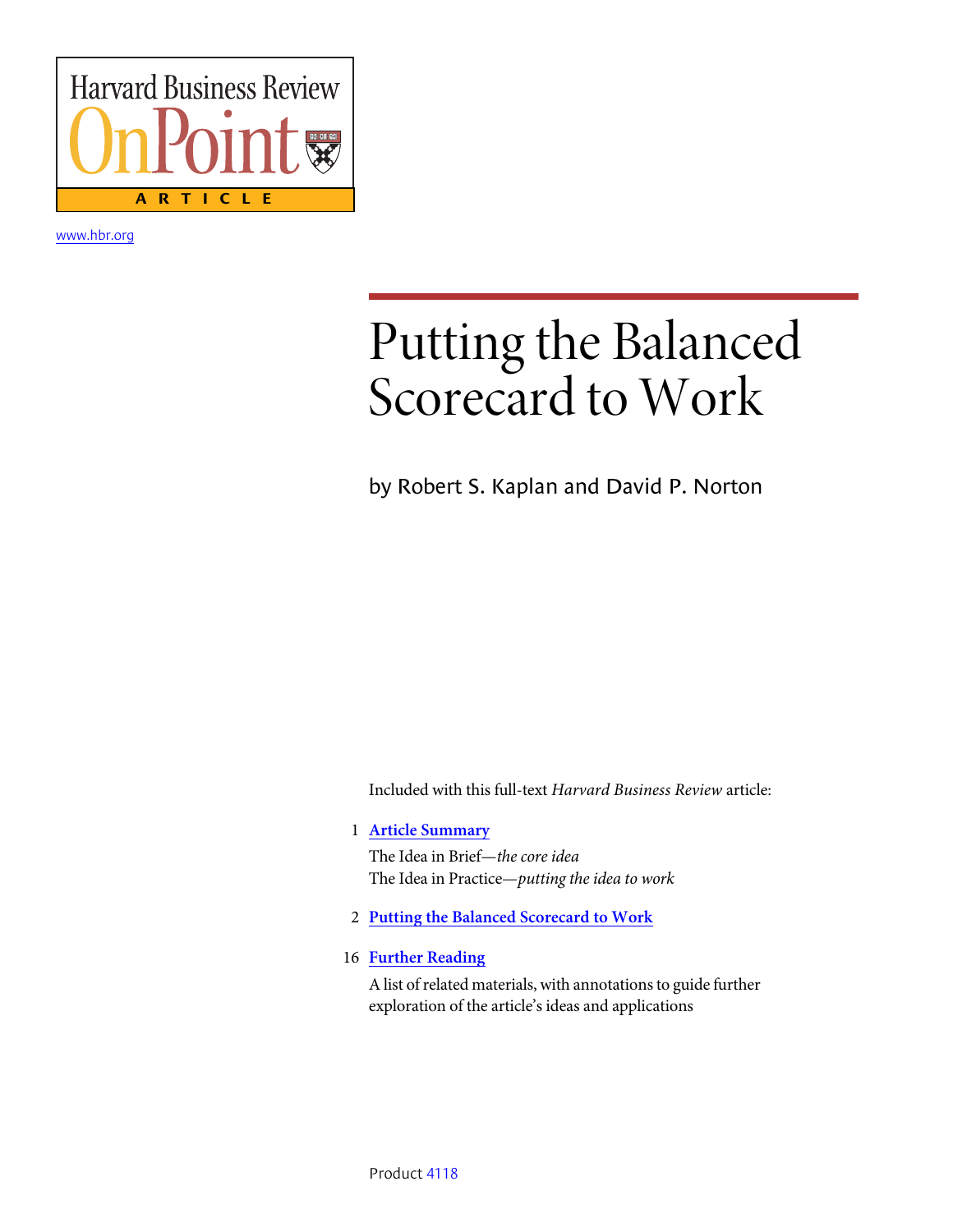## Putting the Balanced Scorecard to Work

<span id="page-1-0"></span>What makes a balanced scorecard special? Four characteristics stand out:

1. It is a top-down reflection of the company's mission and strategy. By contrast, the measures most companies track are bottom-up: deriving from local activities or ad hoc processes, they are often irrelevant to the overall strategy.

2. It is forward-looking. It addresses current and future success. Traditional financial measures describe how the company performed during the last reporting period without indicating how managers can improve performance during the next.

3. It integrates external and internal measures. This helps managers see where they have made trade-offs between performance measures in the past, and helps ensure that future success on one measure does not come at the expense of another.

4. It helps you focus. Many companies track more measures than they can possibly use. But a balanced scorecard requires managers to reach agreement on only those measures that are most critical to the success of the company's strategy. Fifteen to twenty distinct measures are usually enough, each measure custom-designed for the unit to which it applies.

## **The Idea in Brief The Idea in Practice**

Linking measurements to strategy is the heart of a successful scorecard development process. The three key questions to ask here:

1. If we succeed with our vision and strategy, how will we look different

- **•** to our shareholders and customers?
- **•** in terms of our internal processes?
- **•** in terms of our ability to innovate and grow?

2. What are the critical success factors in each of the four scorecard perspectives?

3. What are the key measurements that will tell us whether we're addressing those success factors as planned?

The balanced scorecard also brings an organizational focus to the variety of local change programs under way in a company at any given time. As the benchmark against which all new projects are evaluated, the scorecard functions as more than just a measurement system. In the words of FMC Corp. executive Larry Brady, it becomes "the cornerstone of the way you run the business," that is, "the core of the management system" itself.

Example:

Rockwater, an underwater engineering and construction firm, crafted a five-pronged strategy: to provide services that surpassed customers' expectations and needs; to achieve high levels of customer satisfaction; to make continuous improvements in safety, equipment reliability, responsiveness, and cost effectiveness; to recruit and retain high-quality employees; and to realize shareholder expectations. Using the balanced scorecard, Rockwater's senior management translated this strategy into tangible goals and actions.

- The financial measures they chose included return-on-capital employed and cash flow, because shareholders had indicated a preference for short-term results.
- Customer measures focused on those clients most interested in a high valueadded relationship.
- The company introduced new benchmarks that emphasized the integration of key internal processes. It also added a safety index as a means of controlling indirect costs associated with accidents.
- Learning and growth targets emphasized the percentage of revenue coming from new services and the rate of improvement of safety and rework measures.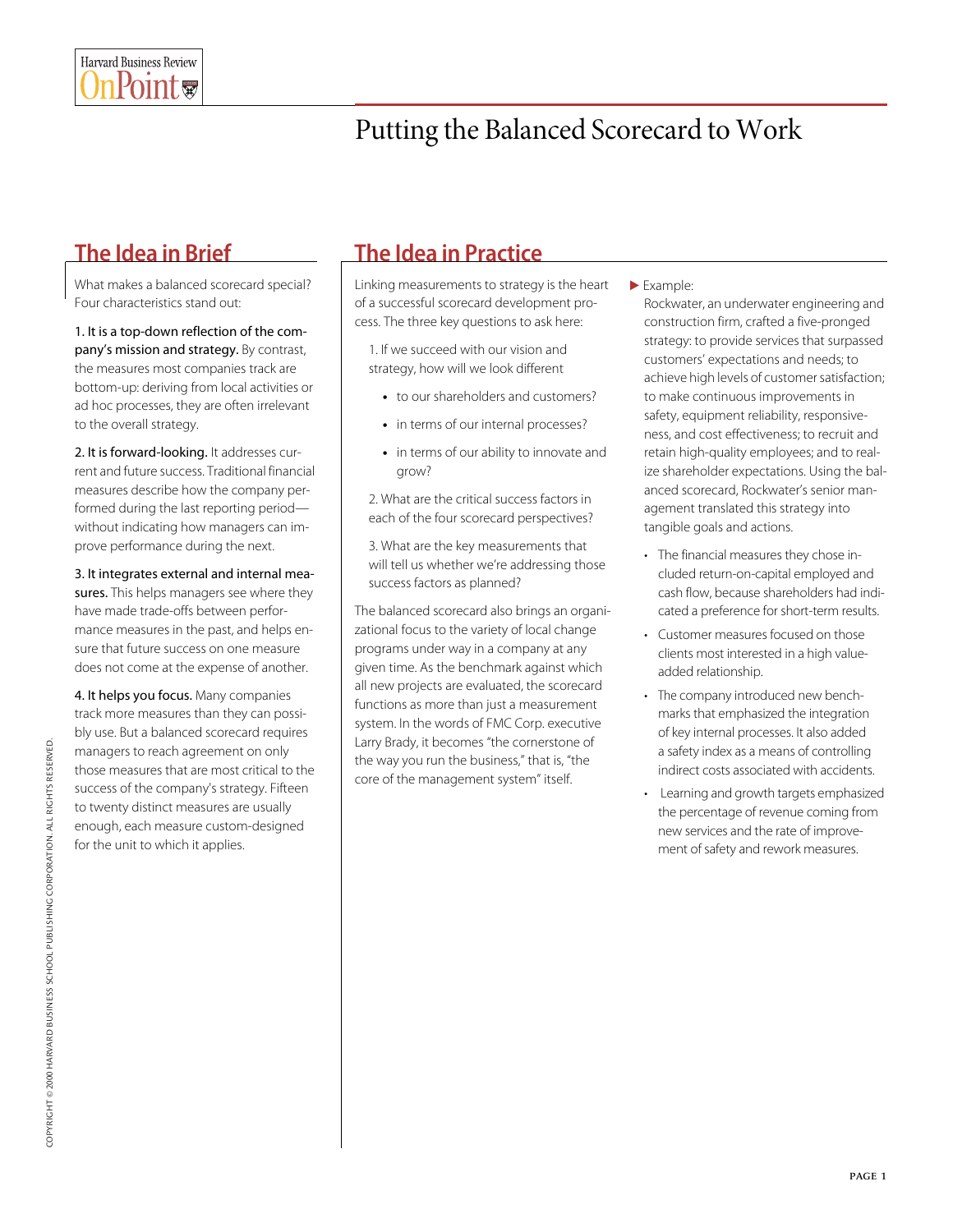*What do companies like Rockwater, Apple Computer, and Advanced Micro Devices have in common? They're using the scorecard to measure performance and set strategy.*

## Putting the Balanced Scorecard to Work

by Robert S. Kaplan and David P. Norton

<span id="page-2-0"></span>Today's managers recognize the impact that measures have on performance. But they rarely think of measurement as an essential part of their strategy. For example, executives may introduce new strategies and innovative operating processes intended to achieve breakthrough performance, then continue to use the same short-term financial indicators they have used for decades, measures like return-on-investment, sales growth, and operating income. These managers fail not only to introduce new measures to monitor new goals and processes but also to question whether or not their old measures are relevant to the new initiatives.

Effective measurement, however, must be an integral part of the management process. The balanced scorecard, first proposed in the January-February 1992 issue of HBR ("The Balanced Scorecard—Measures that Drive Performance"), provides executives with a comprehensive framework that translates a company's strategic objectives into a coherent set of performance measures. Much more than

a measurement exercise, the balanced scorecard is a management system that can motivate breakthrough improvements in such critical areas as product, process, customer, and market development.

The scorecard presents managers with four different perspectives from which to choose measures. It complements traditional financial indicators with measures of performance for customers, internal processes, and innovation and improvement activities. These measures differ from those traditionally used by companies in a few important ways:

Clearly, many companies already have myriad operational and physical measures for local activities. But these local measures are bottomup and derived from ad hoc processes. The scorecard's measures, on the other hand, are grounded in an organization's strategic objectives and competitive demands. And, by requiring managers to select a limited number of critical indicators within each of the four perspectives, the scorecard helps focus this strategic vision.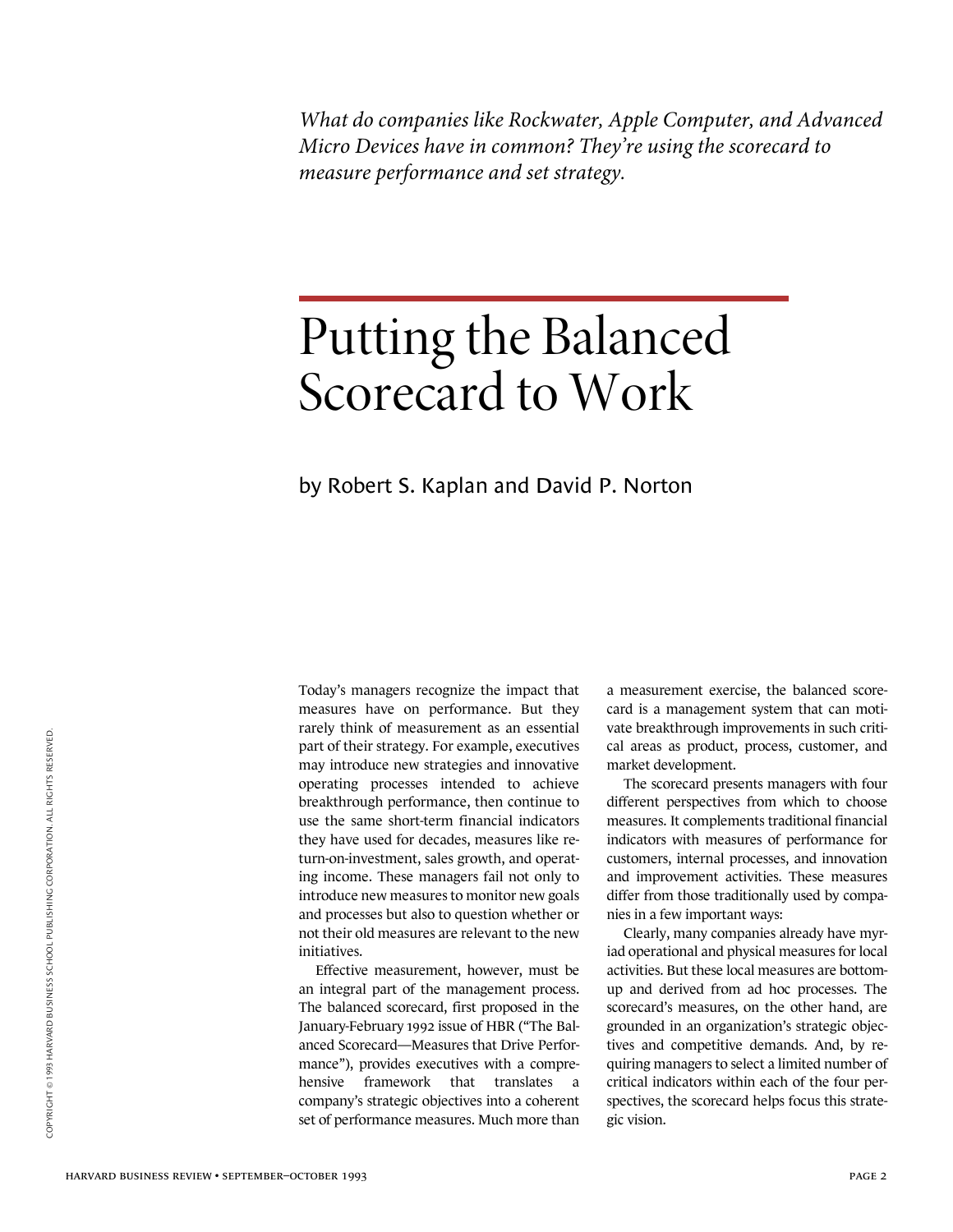In addition, while traditional financial measures report on what happened last period without indicating how managers can improve performance in the next, the scorecard functions as the cornerstone of a company's current *and* future success.

Moreover, unlike conventional metrics, the information from the four perspectives provides balance between external measures like operating income and internal measures like new product development. This balanced set of measures both reveals the trade-offs that managers have already made among performance measures and encourages them to achieve their goals in the future without making trade-offs among key success factors.

Finally, many companies that are now attempting to implement local improvement programs such as process reengineering, total quality, and employee empowerment lack a sense of integration. The balanced scorecard can serve as the focal point for the organization's efforts, defining and communicating priorities to managers, employees, investors, even customers. As a senior executive at one major company said, "Previously, the one-year budget was our primary management planning device. The balanced scorecard is now used as the language, the benchmark against which all new projects and businesses are evaluated."

The balanced scorecard is not a template that can be applied to businesses in general or even industrywide. Different market situations, product strategies, and competitive environments require different scorecards. Business units devise customized scorecards to fit their mission, strategy, technology, and culture. In fact, a critical test of a scorecard's success is its transparency: from the 15 to 20 scorecard measures, an observer should be able to see through to the business unit's competitive strategy. A few examples will illustrate how the scorecard uniquely combines management and measurement in different companies.

#### **Rockwater: Responding to a Changing Industry**

Rockwater, a wholly owned subsidiary of Brown & Root/Halliburton, a global engineering and construction company, is a worldwide leader in underwater engineering and construction. Norman Chambers, hired as CEO in late 1989, knew that the industry's competitive world had changed dramatically. "In the

1970s, we were a bunch of guys in wet suits diving off barges into the North Sea with burning torches," Chambers said. But competition in the subsea contracting business had become keener in the 1980s, and many smaller companies left the industry. In addition, the focus of competition had shifted. Several leading oil companies wanted to develop long-term partnerships with their suppliers rather than choose suppliers based on low-price competition.

With his senior management team, Chambers developed a vision: "As our customers' preferred provider, we shall be the industry leader in providing the highest standards of safety and quality to our clients." He also developed a strategy to implement the vision. The five elements of that strategy were: services that surpass customers' expectations and needs; high levels of customer satisfaction; continuous improvement of safety, equipment reliability, responsiveness, and cost effectiveness; high-quality employees; and realization of shareholder expectations. Those elements were in turn developed into strategic objectives (see the chart "Rockwater's Strategic Objectives"). If, however, the strategic objectives were to create value for the company, they had to be translated into tangible goals and actions.

Rockwater's senior management team transformed its vision and strategy into the balanced scorecard's four sets of performance measures (see the chart "Rockwater's Balanced Scorecard"):

**Financial Measures:** The financial perspective included three measures of importance to the shareholder. Return-on-capital-employed and cash flow reflected preferences for shortterm results, while forecast reliability signaled the corporate parent's desire to reduce the historical uncertainty caused by unexpected variations in performance. Rockwater management added two financial measures. Project profitability provided focus on the project as the basic unit for planning and control, and sales backlog helped reduce uncertainty of performance.

**Customer Satisfaction:** Rockwater wanted to recognize the distinction between its two types of customers: Tier I customers, oil companies that wanted a high value-added relationship, and Tier II customers, those that chose suppliers solely on the basis of price. A

**Robert S. Kaplan** is the Arthur Lowes Dickinson Professor of Accounting at the Harvard Business School. **David P. Norton** is founder and president of Renaissance Strategy Group, a consulting firm located in Lincoln, Massachusetts.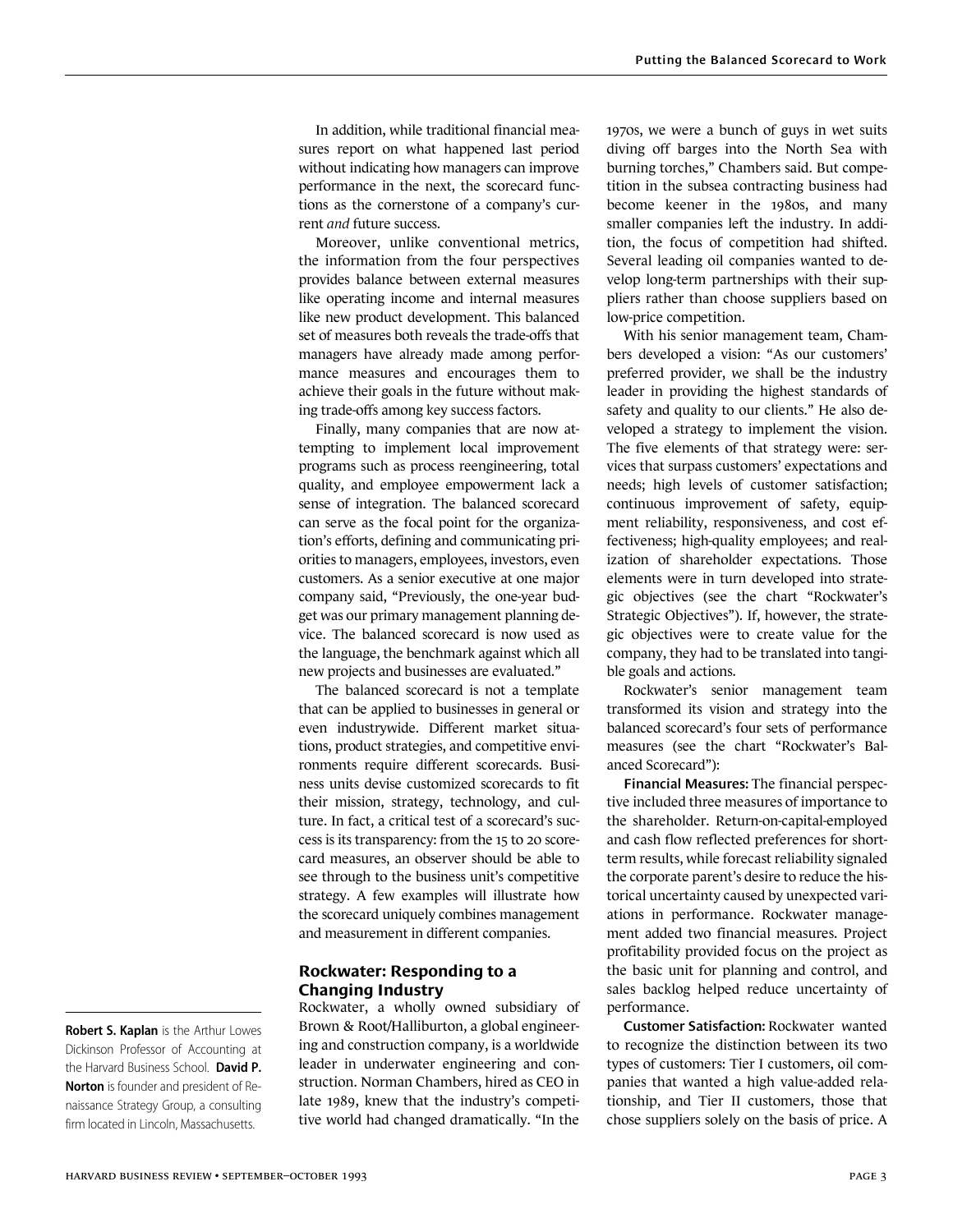price index, incorporating the best available intelligence on competitive position, was included to ensure that Rockwater could still retain Tier II customers' business when required by competitive conditions.

The company's strategy, however, was to emphasize value-based business. An independent organization conducted an annual survey to rank customers' perceptions of Rockwater's services compared to those of its competitors. In addition, Tier I customers were asked to supply monthly satisfaction and performance ratings. Rockwater executives felt that implementing these ratings gave them a direct tie to their customers and a level of market feedback unsurpassed in most industries. Finally, market share by key accounts provided objective evidence that improvements in customer satisfaction were being translated into tangible benefits.

**Internal Processes:** To develop measures of internal processes, Rockwater executives defined the life cycle of a project from launch (when a customer need was recognized) to completion (when the customer need had

been satisfied). Measures were formulated for each of the five business-process phases in this project cycle (see the chart "How Rockwater Fulfills Customer Needs"):

• *Identify:* number of hours spent with prospects discussing new work;

• *Win:* tender success rate;

• *Prepare and Deliver:* project performance effectiveness index, safety/loss control, rework;

• *Closeout*: length of project closeout cycle.

The internal business measures emphasized a major shift in Rockwater's thinking. Formerly, the company stressed performance for each functional department. The new focus emphasized measures that integrated key business processes. The development of a comprehensive and timely index of project performance effectiveness was viewed as a key core competency for the company. Rockwater felt that safety was also a major competitive factor. Internal studies had revealed that the indirect costs from an accident could be 5 to 50 times the direct costs. The scorecard included a safety index, derived from a comprehensive safety measurement system, that could identify and

#### **Rockwater's Strategic Objectives**

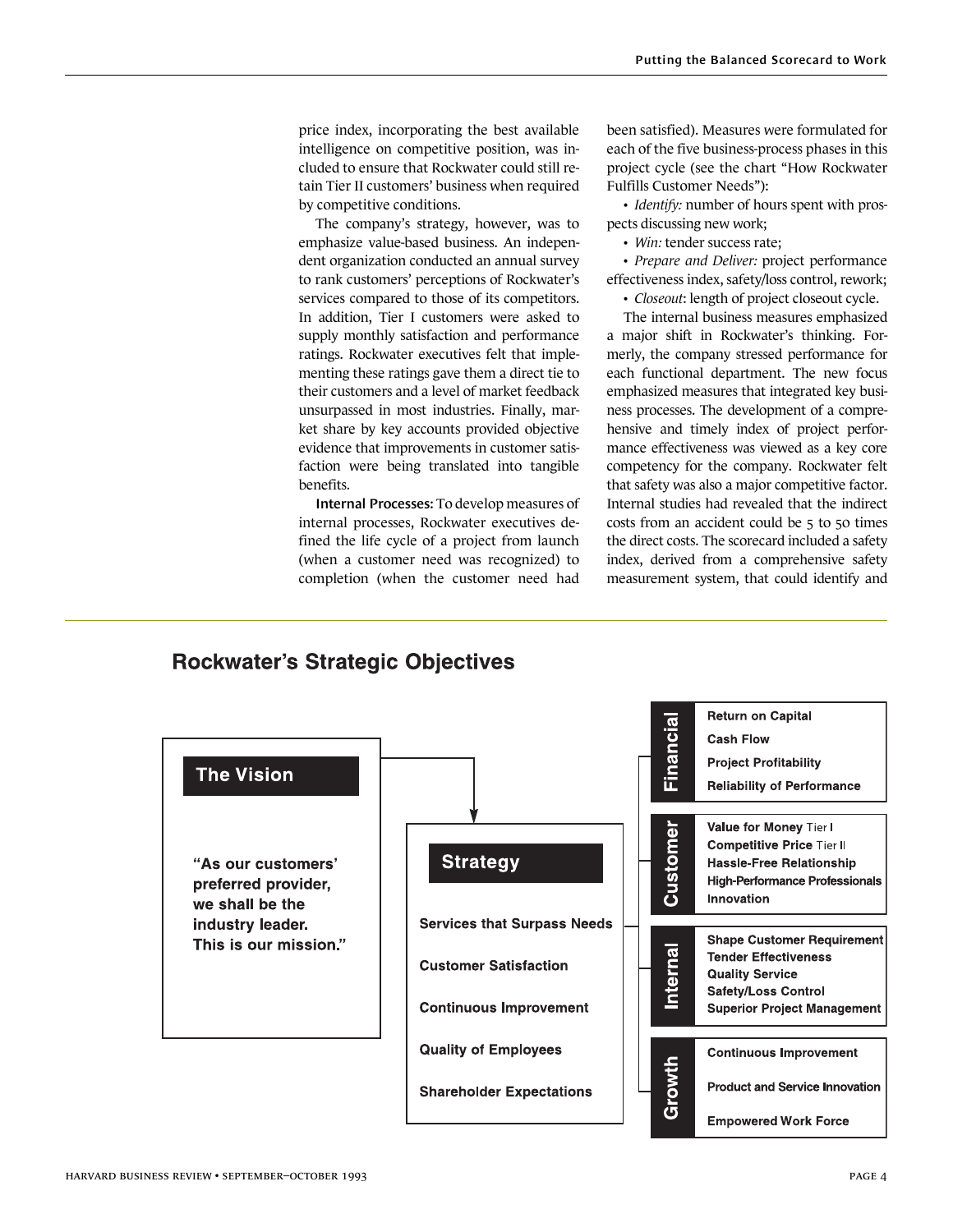classify all undesired events with the potential for harm to people, property, or process.

The Rockwater team deliberated about the choice of metric for the identification stage. It recognized that hours spent with key prospects discussing new work was an input or process measure rather than an output measure. The management team wanted a metric that would clearly communicate to all members of the organization the importance of building relationships with and satisfying customers. The team believed that spending quality time with key customers was a prerequisite for influencing results. This input measure was deliberately chosen to educate employees about the importance of working closely to identify and satisfy customer needs.

**Innovation and Improvement:** The innovation and learning objectives are intended to drive improvement in financial, customer, and internal process performance. At Rockwater, such improvements came from product and service innovation that would create new sources of revenue and market expansion, as well as from continuous improvement in internal work processes. The first objective was measured by percent revenue from new services and the second objective by a continuous improvement index that represented the rate of improvement of several key operational measures, such as safety and rework. But in order to drive both product/service innovation and operational improvements, a supportive climate of empowered, motivated employees was believed necessary. A staff attitude survey and a metric for the number of employee suggestions measured whether or not such a climate was being created. Finally, revenue per employee measured the outcomes of employee commitment and training programs.

The balanced scorecard has helped Rockwater's management emphasize a process view of operations, motivate its employees, and incorporate client feedback into its operations. It developed a consensus on the necessity of creating partnerships with key customers, the importance of order-of-magnitude reductions in safety-related incidents, and the need for improved management at every phase of multiyear projects. Chambers sees the scorecard as

### **Rockwater's Balanced Scorecard**

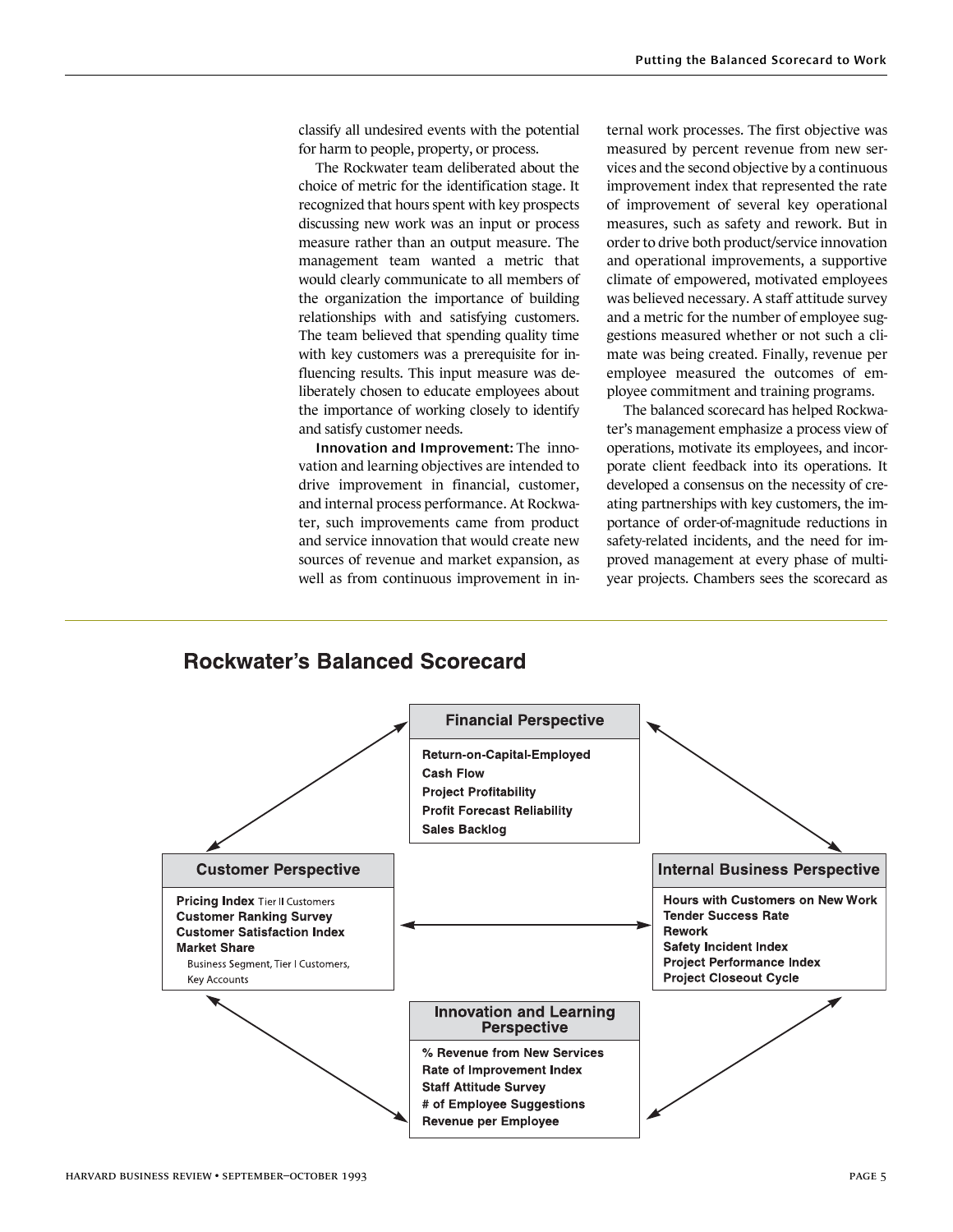an invaluable tool to help his company ultimately achieve its mission: to be number one in the industry.

#### **Apple Computer: Adjusting Long-Term Performance**

Apple Computer developed a balanced scorecard to focus senior management on a strategy that would expand discussions beyond gross margin, return on equity, and market share. A small steering committee, intimately familiar with the deliberations and strategic thinking of Apple's Executive Management Team, chose to concentrate on measurement categories within each of the four perspectives and to select multiple measurements within each category. For the financial perspective, Apple emphasized shareholder value; for the customer perspective, market share and customer satisfaction; for the internal process perspective, core competencies; and, finally, for the innovation and improvement perspective, employee attitudes. Apple's management stressed these categories in the following order:

**Customer Satisfaction:** Historically, Apple had been a technology- and product-focused company that competed by designing better computers. Customer satisfaction metrics are just being introduced to orient employees toward becoming a customer-driven company. J.D. Power & Associates, a customer-survey company, now works for the computer industry. However, because it recognized that its customer base was not homogeneous, Apple felt that it had to go beyond J.D. Power & Associates and develop its own independent surveys in order to track its key market segments around the world.

**Core Competencies:** Company executives wanted employees to be highly focused on a



**How Rockwater Fulfills Customer Needs** 

few key competencies: for example, userfriendly interfaces, powerful software architectures, and effective distribution systems. However, senior executives recognized that measuring performance along these competency dimensions could be difficult. As a result, the company is currently experimenting with obtaining quantitative measures of these hard-to-measure competencies.

**Employee Commitment and Alignment:** Apple conducts a comprehensive employee survey in each of its organizations every two years; surveys of randomly selected employees are performed more frequently. The survey questions are concerned with how well employees understand the company's strategy as well as whether or not they are asked to deliver results that are consistent with that strategy. The results of the survey are displayed in terms of both the actual level of employee responses and the overall trend of responses.

**Market Share:** Achieving a critical threshold of market share was important to senior management not only for the obvious sales growth benefits but also to attract and retain software developers to Apple platforms.

**Shareholder Value:** Shareholder value is included as a performance indicator, even though this measure is a result—not a driver—of performance. The measure is included to offset the previous emphasis on gross margin and sales growth, measures that ignored the investments required today to generate growth for tomorrow. In contrast, the shareholder value metric quantifies the impact of proposed investments for business creation and development. The majority of Apple's business is organized on a functional basis—sales, product design, and worldwide manufacturing and operations—so shareholder value can be calculated only for the entire company instead of at a decentralized level. The measure, however, helps senior managers in each major organizational unit assess the impact of their activities on the entire company's valuation and evaluate new business ventures.

While these five performance indicators have only recently been developed, they have helped Apple's senior managers focus their strategy in a number of ways. First of all, the balanced scorecard at Apple serves primarily as a planning device, instead of as a control device. To put it another way, Apple uses the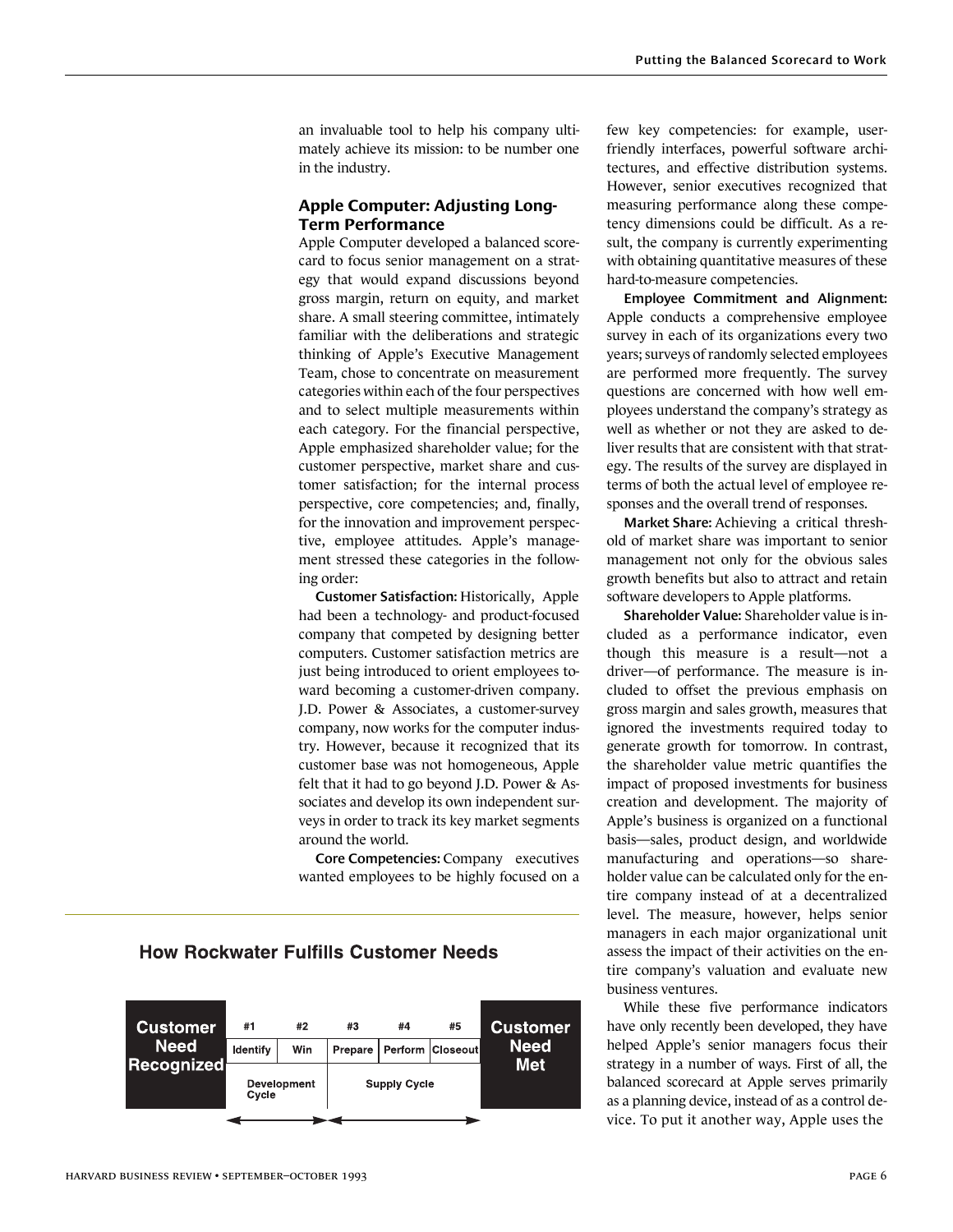## **Building a Balanced Scorecard**

Each organization is unique and so follows its own path for building a balanced scorecard. At Apple and AMD, for instance, a senior finance or business development executive, intimately familiar with the strategic thinking of the top management group, constructed the initial scorecard without extensive deliberations. At Rockwater, however, senior management had yet to define sharply the organization's strategy, much less the key performance levers that drive and measure the strategy's success.

Companies like Rockwater can follow a systematic development plan to create the balanced scorecard and encourage commitment to the scorecard among senior and mid-level managers. What follows is a typical project profile:

#### **1. Preparation**

The organization must first define the business unit for which a toplevel scorecard is appropriate. In general, a scorecard is appropriate for a business unit that has its own customers, distribution channels, production facilities, and financial performance measures.

#### **2. Interviews: First Round**

Each senior manager in the business unit—typically between 6 and 12 executives—receives background material on the balanced scorecard as well as internal documents that describe the company's vision, mission, and strategy.

The balanced scorecard facilitator (either an outside consultant or the company executive who organizes the effort) conducts interviews of approximately 90 minutes each with the senior managers to obtain their

input on the company's strategic objectives and tentative proposals for balanced scorecard measures. The facilitator may also interview some principal shareholders to learn about their expectations for the business unit's financial performance, as well as some key customers to learn about their performance expectations for top-ranked suppliers.

#### **3. Executive Workshop: First Round**

The top management team is brought together with the facilitator to undergo the process of developing the scorecard (see the chart "Begin by Linking Measurements to Strategy"). During the workshop, the group debates the proposed mission and strategy statements until a consensus is reached. The group then moves from the mission and strategy statement to answer the question, "If I succeed with my vision and strategy, how will my performance differ for shareholders; for customers; for internal business processes; for my ability to innovate, grow, and improve?"

Videotapes of interviews with shareholder and customer representatives can be shown to provide an external perspective to the deliberations. After defining the key success factors, the group formulates a preliminary balanced scorecard containing operational measures for the strategic objectives. Frequently, the group proposes far more than four or five measures for each perspective. At this time, narrowing the choices is not critical, though straw votes can be taken to see whether or not some of the proposed measures are viewed as low priority by the group.

#### **4. Interviews: Second Round**

The facilitator reviews, consolidates, and documents the output from the executive workshop and interviews each senior executive about the tentative balanced scorecard. The facilitator also seeks opinions about issues involved in implementing the scorecard.

#### **5. Executive Workshop: Second Round**

A second workshop, involving the senior management team, their direct subordinates, and a larger number of middle managers, debates the organization's vision, strategy statements, and the tentative scorecard. The participants, working in groups, comment on the proposed measures, link the various change programs under way to the measures, and start to develop an implementation plan. At the end of the workshop, participants are asked to formulate stretch objectives for each of the proposed measures, including targeted rates of improvement.

#### **6. Executive Workshop: Third Round**

The senior executive team meets to come to a final consensus on the vision, objectives, and measurements developed in the first two workshops; to develop stretch targets for each measure on the scorecard; and to identify preliminary action programs to achieve the targets. The team must agree on an implementation program, including communicating the scorecard to employees, integrating the scorecard into a management philosophy, and developing an information system to support the scorecard.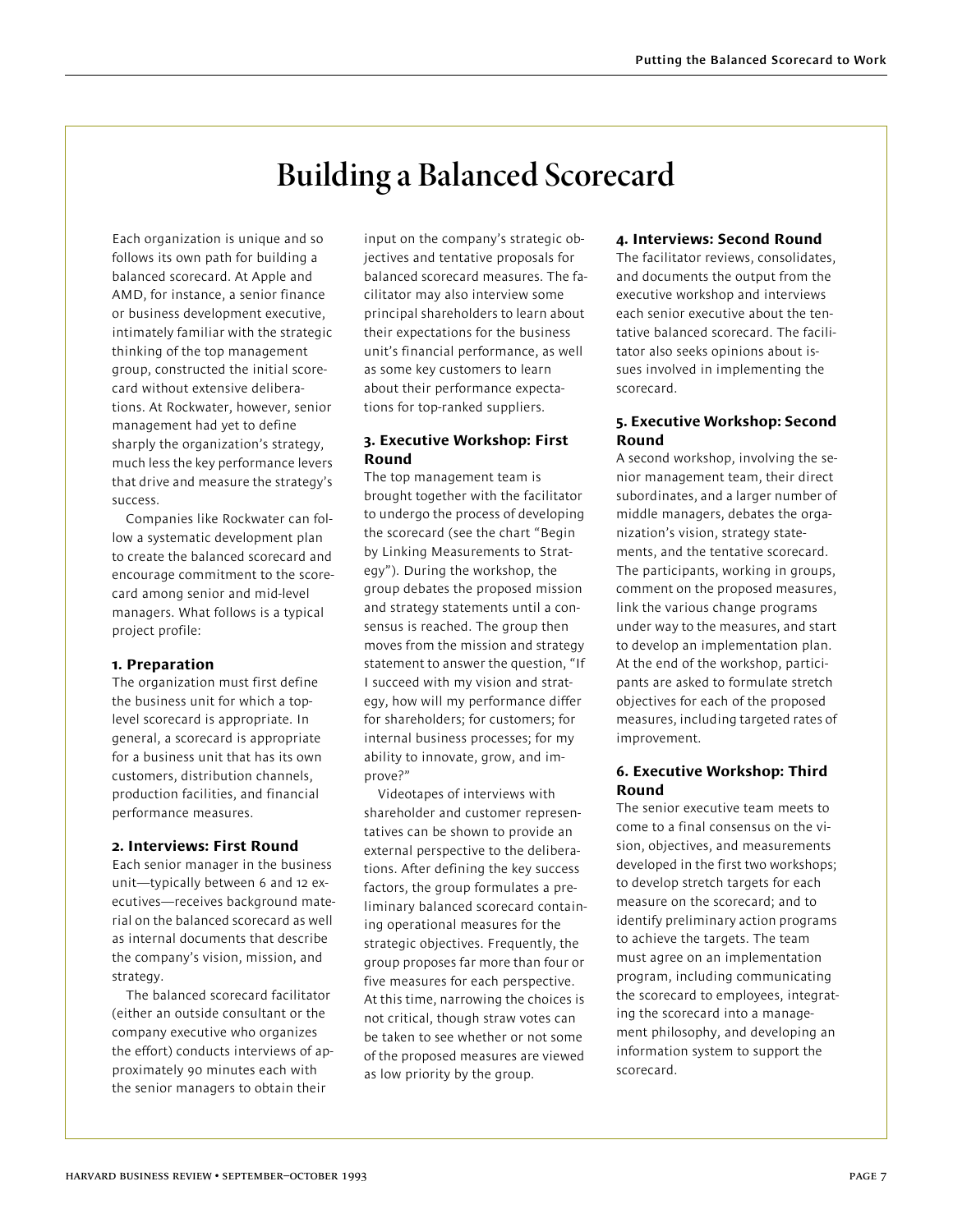#### **7. Implementation**

A newly formed team develops an implementation plan for the scorecard, including linking the measures to databases and information systems, communicating the balanced scorecard throughout the organization, and encouraging and facilitating the development of second-level metrics for decentralized units. As a

result of this process, for instance, an entirely new executive information system that links top-level business unit metrics down through shop floor and site-specific operational measures could be developed.

#### **8. Periodic Reviews**

Each quarter or month, a blue book of information on the balanced

scorecard measures is prepared for both top management review and discussion with managers of decentralized divisions and departments. The balanced scorecard metrics are revisited annually as part of the strategic planning, goal setting, and resource allocation processes.

#### **Begin by Linking Measurements to Strategy**

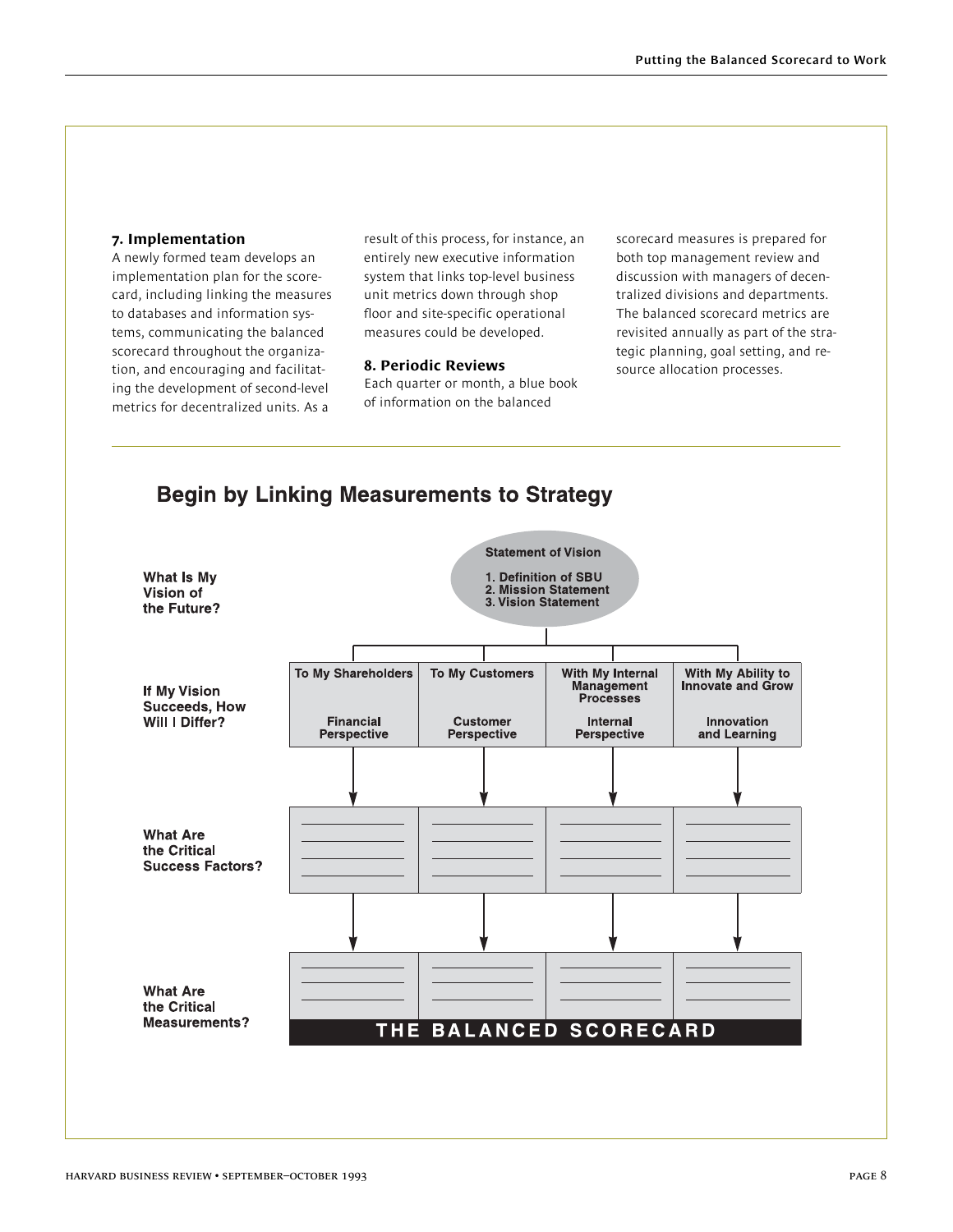measures to adjust the "long wave" of corporate performance, not to drive operating changes. Moreover, the metrics at Apple, with the exception of shareholder value, can be driven both horizontally and vertically into each functional organization. Considered vertically, each individual measure can be broken down into its component parts in order to evaluate how each part contributes to the functioning of the whole. Thought of horizontally, the measures can identify how, for example, design and manufacturing contribute to an area such as customer satisfaction. In addition, Apple has found that its balanced scorecard has helped develop a language of measurable outputs for how to launch and leverage programs.

The five performance indicators at Apple are benchmarked against best-in-class organizations. Today they are used to build business plans and are incorporated into senior executives' compensation plans.

#### **Advanced Micro Devices: Consolidating Strategic Information**

Advanced Micro Devices (AMD), a semiconductor company, executed a quick and easy transition to a balanced scorecard. It already had a clearly defined mission, strategy statement, and shared understanding among senior executives about its competitive niche. It also had many performance measures from many different sources and information systems. The balanced scorecard consolidated and focused these diverse measures into a quarterly briefing book that contained seven sections: financial measures; customer-based measures, such as on-time delivery, lead time, and performance-to-schedule; measures of critical business processes in wafer fabrication, assembly and test, new product development, process technology development (e.g., submicron etching precision), and, finally, measures for corporate quality. In addition, organizational learning was measured by imposing targeted rates of improvements for key operating parameters, such as cycle time and yields by process.

At present, AMD sees its scorecard as a systematic repository for strategic information that facilitates long-term trend analysis for planning and performance evaluation.

#### **Driving the Process of Change**

The experiences of these companies and others reveal that the balanced scorecard is most successful when it is used to drive the process of change. Rockwater, for instance, came into existence after the merger of two different organizations. Employees came from different cultures, spoke different languages, and had different operating experiences and backgrounds. The balanced scorecard helped the company focus on what it had to do well in order to become the industry leader.

Similarly, Joseph De Feo, chief executive of Service Businesses, one of the three operating divisions of Barclays Bank, had to transform what had been a captive, internal supplier of services into a global competitor. The scorecard highlighted areas where, despite apparent consensus on strategy, there still was considerable disagreement about how to make the strategy operational. With the help of the scorecard, the division eventually achieved consensus concerning the highest priority areas for achievement and improvement and identified additional areas that needed attention, such as quality and productivity. De Feo assessed the impact of the scorecard, saying, "It helped us to drive major change, to become more market oriented, throughout our organization. It provided a shared understanding of our goals and what it took to achieve them."

Analog Devices, a semiconductor company, served as the prototype for the balanced scorecard and now uses it each year to update the targets and goals for division managers. Jerry Fishman, president of Analog, said, "At the beginning, the scorecard drove significant and considerable change. It still does when we focus attention on particular areas, such as the gross margins on new products. But its main impact today is to help sustain programs that our people have been working on for years." Recently, the company has been attempting to integrate the scorecard metrics with *hoshin* planning, a procedure that concentrates an entire company on achieving one or two key objectives each year. Analog's hoshin objectives have included customer service and new product development, for which measures already exist on the company's scorecard.

But the scorecard isn't always the impetus for such dramatic change. For example, AMD's scorecard has yet to have a significant impact because company management didn't

*The scorecard enables managers to see the breadth and totality of company operations.*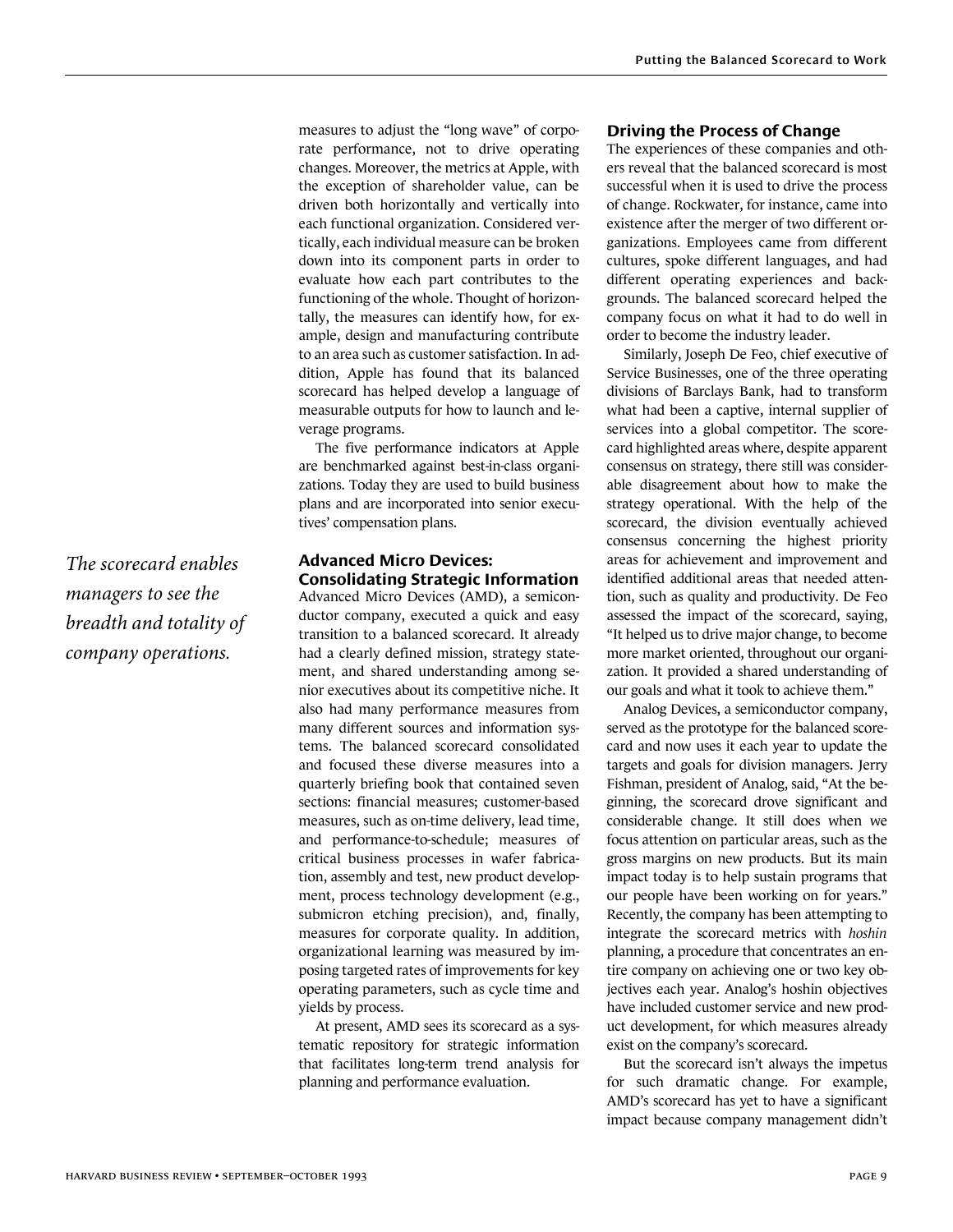use it to drive the change process. Before turning to the scorecard, senior managers had already formulated and gained consensus for the company's mission, strategy, and key performance measures. AMD competes in a single industry segment. The top 12 managers are intimately familiar with the markets, engineering, technology, and other key levers in this segment. The summary and aggregate information in the scorecard were neither new nor surprising to them. And managers of decentralized production units also already had a significant amount of information about their own operations. The scorecard did enable them to see the breadth and totality of company operations, enhancing their ability to become better managers for the entire company. But, on balance, the scorecard could only encapsulate knowledge that managers in general had already learned.

AMD's limited success with the balanced scorecard demonstrates that the scorecard has its greatest impact when used to drive a change process. Some companies link compensation of senior executives to achieving stretch targets for the scorecard measures. Most are attempting to translate the scorecard into operational measures that become the focus for improvement activities in local units. The scorecard is not just a measurement system; it is a management system to motivate breakthrough competitive performance.

#### **Implementing the Balanced Scorecard at FMC Corporation: An Interview with Larry D. Brady**

*FMC Corporation is one of the most diversified companies in the United States, producing more than 300 product lines in 21 divisions organized into 5 business segments: industrial chemicals, performance chemicals, precious metals, defense systems, and machinery and equipment. Based in Chicago, FMC has worldwide revenues in excess of \$4 billion.*

*Since 1984, the company has realized annual returns-on-investment of greater than 15%. Coupled with a major recapitalization in 1986, these returns resulted in an increasing shareholder value that significantly exceeded industrial averages. In 1992, the company completed a strategic review to determine the best future course to maximize shareholder value. As a result of that review, FMC adopted a growth strategy to complement its strong operating performance. This strategy required a greater external focus and appreciation of operating trade-offs.*

*To help make the shift, the company decided to use the balanced scorecard. In this interview conducted by Robert S. Kaplan, Larry D. Brady, executive vice president of FMC, talks about the company's experience implementing the scorecard.*

**Robert S. Kaplan:** *What's the status of the balanced scorecard at FMC?*

**Larry D. Brady:** Although we are just completing the pilot phase of implementation, I think that the balanced scorecard is likely to be-

## **The Scorecard's Impact on External Reporting**

Several managers have asked whether or not the balanced scorecard is applicable to external reporting. If the scorecard is indeed a driver of long-term performance, shouldn't this information be relevant to the investment community?

In fact, the scorecard does not translate easily to the investment community. A scorecard makes sense primarily for business units and divisions with a well-defined strategy. Most companies have several divisions, each with its own mission and strategy, whose scorecards cannot be aggregated into an overall corporate scorecard. And if the scorecard does indeed provide a

transparent vision into a unit's strategy, then the information, even the measures being used, might be highly sensitive data that could reveal much of value to competitors. But most important, as a relatively recent innovation, the scorecard would benefit from several years of experimentation within companies before it becomes a systematic part of reporting to external constituencies.

Even if the scorecard itself were better suited to external reporting, at present the financial community itself shows little interest in making the change from financial to strategic reporting. One company president

has found the outside financial community leery of the principles that ground the scorecard: "We use the scorecard more with our customers than with our investors. The financial community is skeptical about longterm indicators and occasionally tells us about some empirical evidence of a negative correlation between stock prices and attention to total quality and internal processes."

However, the investment community has begun to focus on some key metrics of new product performance. Could this be an early sign of a shift to strategic thinking?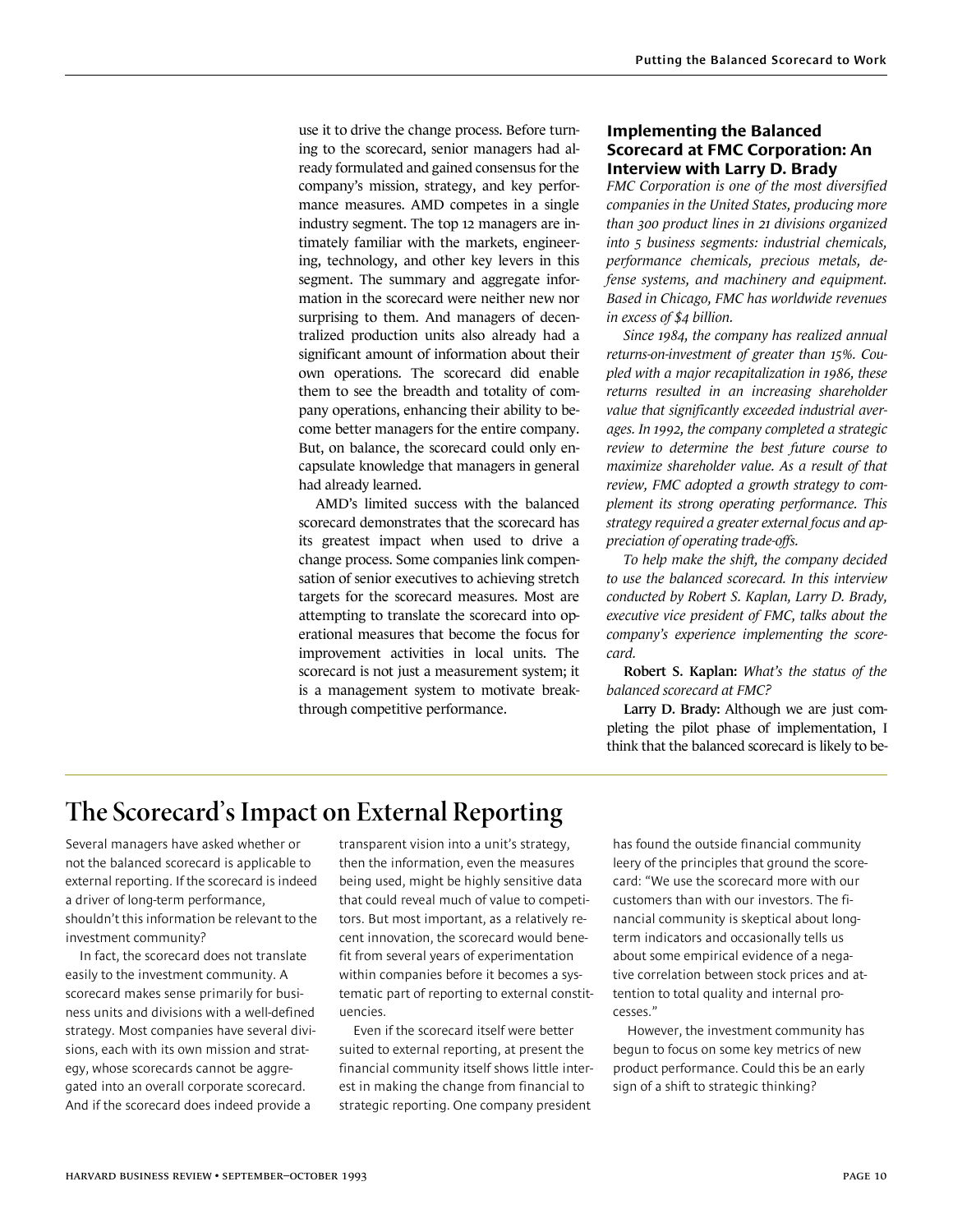come the cornerstone of the management system at FMC. It enables us to translate business unit strategies into a measurement system that meshes with our entire system of management.

For instance, one manager reported that while his division had measured many operating variables in the past, now, because of the scorecard, it had chosen 12 parameters as the key to its strategy implementation. Seven of these strategic variables were entirely new measurements for the division. The manager interpreted this finding as verifying what many other managers were reporting: the scorecard improved the understanding and consistency of strategy implementation. Another manager reported that, unlike monthly financial statements or even his strategic plan, if a rival were to see his scorecard, he would lose his competitive edge.

*It's rare to get that much enthusiasm among divisional managers for a corporate initiative. What led you and them to the balanced scorecard?*

FMC had a clearly defined mission: to become our customers' most valued supplier. We had initiated many of the popular improvement programs: total quality, managing by objectives, organizational effectiveness, building a high-performance organization. But these efforts had not been effective. Every time we promoted a new program, people in each division would sit back and ask, "How is that supposed to fit in with the six other things we're supposed to be doing?''

Corporate staff groups were perceived by operating managers as pushing their pet programs on divisions. The diversity of initiatives, each with its own slogan, created confusion and mixed signals about where to concentrate and how the various programs interrelated. At the end of the day, with all these new initiatives, we were still asking division managers to deliver consistent shortterm financial performance.

*What kinds of measures were you using?*

The FMC corporate executive team, like most corporate offices, reviews the financial performance of each operating division monthly. As a highly diversified company that redeploys assets from mature cash generators to divisions with significant growth opportunities, the return-on-capital-employed (ROCE) measure was especially important for us. We were one of the few companies to inflation-adjust our internal financial measures so that we

could get a more accurate picture of a division's economic profitability.

At year-end, we rewarded division managers who delivered predictable financial performance. We had run the company tightly for the past 20 years and had been successful. But it was becoming less clear where future growth would come from and where the company should look for breakthroughs into new areas. We had become a high return-on-investment company but had less potential for further growth. It was also not at all clear from our financial reports what progress we were making in implementing long-term initiatives. Questions from the corporate office about spending versus budget also reinforced a focus on the short-term and on internal operations.

But the problem went even deeper than that. Think about it. What is the value added of a corporate office that concentrates on making division managers accountable for financial results that can be added up across divisions? We combine a business that's doing well with a business that's doing poorly and have a total business that performs at an average level. Why not split the company up into independent companies and let the market reallocate capital? If we were going to create value by managing a group of diversified companies, we had to understand and provide strategic focus to their operations. We had to be sure that each division had a strategy that would give it sustainable competitive advantage. In addition, we had to be able to assess, through measurement of their operations, whether or not the divisions were meeting their strategic objectives.

If you're going to ask a division or the corporation to change its strategy, you had better change the system of measurement to be consistent with the new strategy.

*How did the balanced scorecard emerge as the remedy to the limitations of measuring only short-term financial results?*

In early 1992, we assembled a task force to integrate our various corporate initiatives. We wanted to understand what had to be done differently to achieve dramatic improvements in overall organizational effectiveness. We acknowledged that the company may have become too short-term and too internally focused in its business measures. Defining what should replace the financial focus was more difficult. We wanted managers to sustain their

*"The diversity of initiatives, each with its own slogan, created confusion and mixed signals."*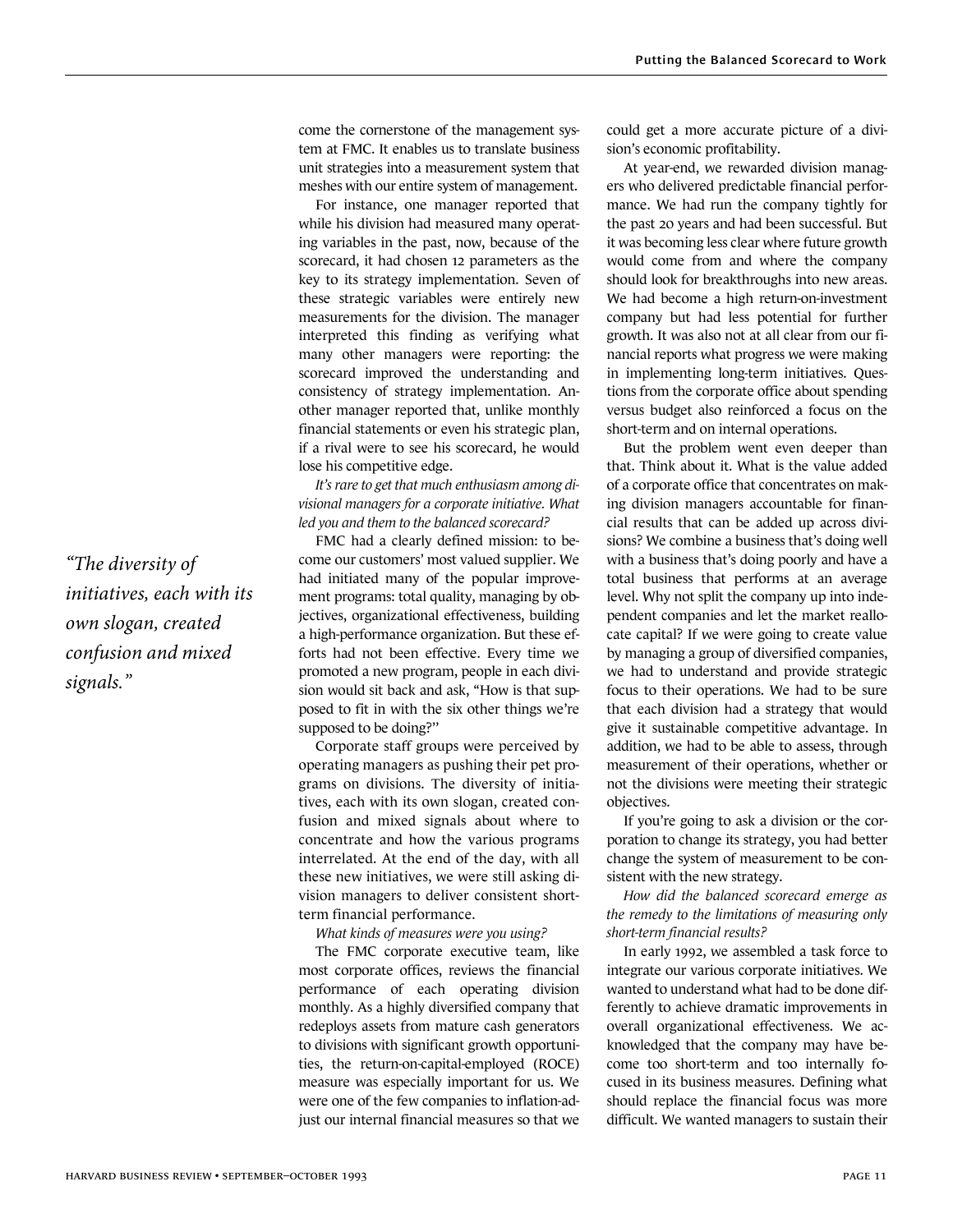search for continuous improvement, but we also wanted them to identify the opportunities for breakthrough performance.

When divisions missed financial targets, the reasons were generally not internal. Typically, division management had inaccurately estimated market demands or had failed to forecast competitive reactions. A new measurement system was needed to lead operating managers beyond achieving internal goals to searching for competitive breakthroughs in the global marketplace. The system would have to focus on measures of customer service, market position, and new products that could generate long-term value for the business. We used the scorecard as the focal point for the discussion. It forced division managers to answer these questions: How do we become our customers' most valued supplier? How do we become more externally focused? What is my division's competitive advantage? What is its competitive vulnerability?

*How did you launch the scorecard effort at FMC?*

We decided to try a pilot program. We selected six division managers to develop prototype scorecards for their operations. Each division had to perform a strategic analysis to identify its sources of competitive advantage. The 15 to 20 measures in the balanced scorecard had to be organization-specific and had to communicate clearly what short-term measures of operating performance were consistent with a long-term trajectory of strategic success.

*Were the six division managers free to develop their own scorecard?*

We definitely wanted the division managers to perform their own strategic analysis and to develop their own measures. That was an essential part of creating a consensus between senior and divisional management on operating objectives. Senior management did, however, place some conditions on the outcomes.

First of all, we wanted the measures to be objective and quantifiable. Division managers were to be just as accountable for improving scorecard measures as they had been for using monthly financial reviews. Second, we wanted output measures not process-oriented measures. Many of the improvement programs under way were emphasizing time, quality, and cost measurements. Focusing on T-Q-C measurements, however, encourages managers to seek narrow process improvements instead of breakthrough output targets. Focusing on achieving outputs forces division managers to understand their industry and strategy and help them to quantify strategic success through specific output targets.

*Could you illustrate the distinction between process measures and output measures?*

You have to understand your industry well to develop the connection between process improvements and outputs achieved. Take three divisional examples of cycle-time measurement, a common process measure.

For much of our defense business, no premium is earned for early delivery. And the contracts allow for reimbursement of inventory holding costs. Therefore, attempts to reduce inventory or cycle times in this business produce no benefit for which the customer is willing to pay. The only benefits from cycle time or inventory reduction occur when reduction in factory-floor complexity leads to real reductions in product cost. The output performance targets must be real cash savings, not reduced inventory levels or cycle times.

In contrast, significant lead-time reductions could be achieved for our packaging machinery business. This improvement led to lower inventory and an option to access an additional 35% of the market. In this case, the cycle-time improvements could be tied to specific targets for increased sales and market share. It wasn't linear, but output seemed to improve each time we improved throughput times.

And in one of our agricultural machinery businesses, orders come within a narrow time window each year. The current build cycle is longer than the ordering window, so all units must be built to the sales forecast. This process of building to forecast leads to high inventory—more than twice the levels of our other businesses—and frequent overstocking and obsolescence of equipment. Incremental reductions in lead time do little to change the economics of this operation. But if the build cycle time could be reduced to less than the six-week ordering time window for part or all of the build schedule, then a breakthrough occurs. The division can shift to a build-to-order schedule and eliminate the excess inventory caused by building to forecasts. In this case, the benefit from cycle-time reductions is a step-function that comes only when the cycle time

*"If you're going to ask a division or the corporation to change its strategy, you had better change the system of measurement."*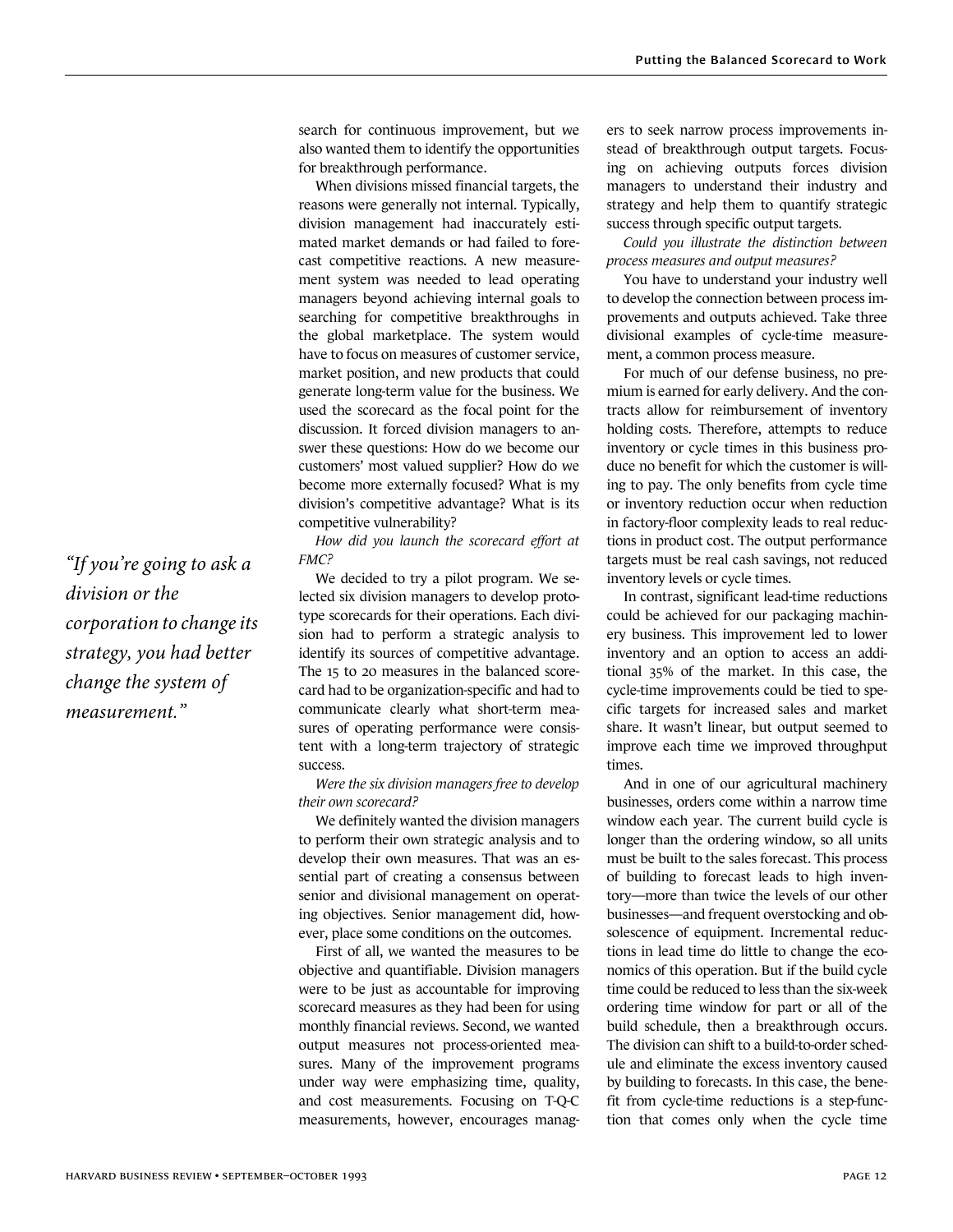drops below a critical level.

So here we have three businesses, three different processes, all of which could have elaborate systems for measuring quality, cost, and time but would feel the impact of improvements in radically different ways. With all the diversity in our business units, senior management really can't have a detailed understanding of the relative impact of time and quality improvements on each unit. All of our senior managers, however, understand output targets, particularly when they are displayed with historical trends and future targets.

*Benchmarking has become popular with a lot of companies. Does it tie in to the balanced scorecard measurements?*

Unfortunately, benchmarking is one of those initially good ideas that has turned into a fad. About 95% of those companies that have tried benchmarking have spent a lot of money and have gotten very little in return. And the difference between benchmarking and the scorecard helps reinforce the difference between process measures and output measures. It's a lot easier to benchmark a process than to benchmark an output. With the scorecard, we ask each division manager to go outside their organization and determine the approaches that will allow achievement of their long-term output targets. Each of our output measures has an associated long-term target. We have been deliberately vague on specifying when the target is to be accomplished. We want to stimulate a thought process about how to do things differently to achieve the target rather than how to do existing things better. The activity of searching externally for how others have accomplished these breakthrough achievements is called target verification not benchmarking.

*Were the division managers able to develop such output-oriented measures?*

Well, the division managers did encounter some obstacles. Because of the emphasis on output measures and the previous focus on operations and financial measures, the customer and innovation perspectives proved the most difficult. These were also the two areas where the balanced scorecard process was most helpful in refining and understanding our existing strategies.

But the initial problem was that the management teams ran afoul of both conditions: the measures they proposed tended to be nonquantifiable and input- rather than outputoriented. Several divisions wanted to conduct customer surveys and provide an index of the results. We judged a single index to be of little value and opted instead for harder measures such as price premiums over competitors.

We did conclude, however, that the full customer survey was an excellent vehicle for promoting external focus and, therefore, decided to use survey results to kick-off discussion at our annual operating reviews.

*Did you encounter any problems as you launched the six pilot projects?*

At first, several divisional managers were less than enthusiastic about the additional freedom they were being given from headquarters. They knew that the heightened visibility and transparency of the scorecard took away the internal trade-offs they had gained experience in making. They initially interpreted the increase in visibility of divisional performance as just the latest attempt by corporate staff to meddle in their internal business processes.

To offset this concern, we designed targets around long-term objectives. We still closely examine the monthly and quarterly statistics, but these statistics now relate to progress in achieving long-term objectives and justify the proper balance between short-term and longterm performance.

We also wanted to transfer quickly the focus from a measurement system to achieving performance results. A measurement orientation reinforces concerns about control and a short-term focus. By emphasizing targets rather than measurements, we could demonstrate our purpose to achieve breakthrough performance.

But the process was not easy. One division manager described his own three-stage implementation process after receiving our directive to build a balanced scorecard: denial—hope it goes away; medicinal—it won't go away, so let's do it quickly and get it over with; ownership—let's do it for ourselves.

In the end, we were successful. We now have six converts who are helping us to spread the message throughout the organization.

*I understand that you have started to apply the scorecard not just to operating units but to staff groups as well.*

Applying the scorecard approach to staff groups has been even more eye-opening than

*"I see the scorecard as a strategic measurement system, not a measure of our strategy."*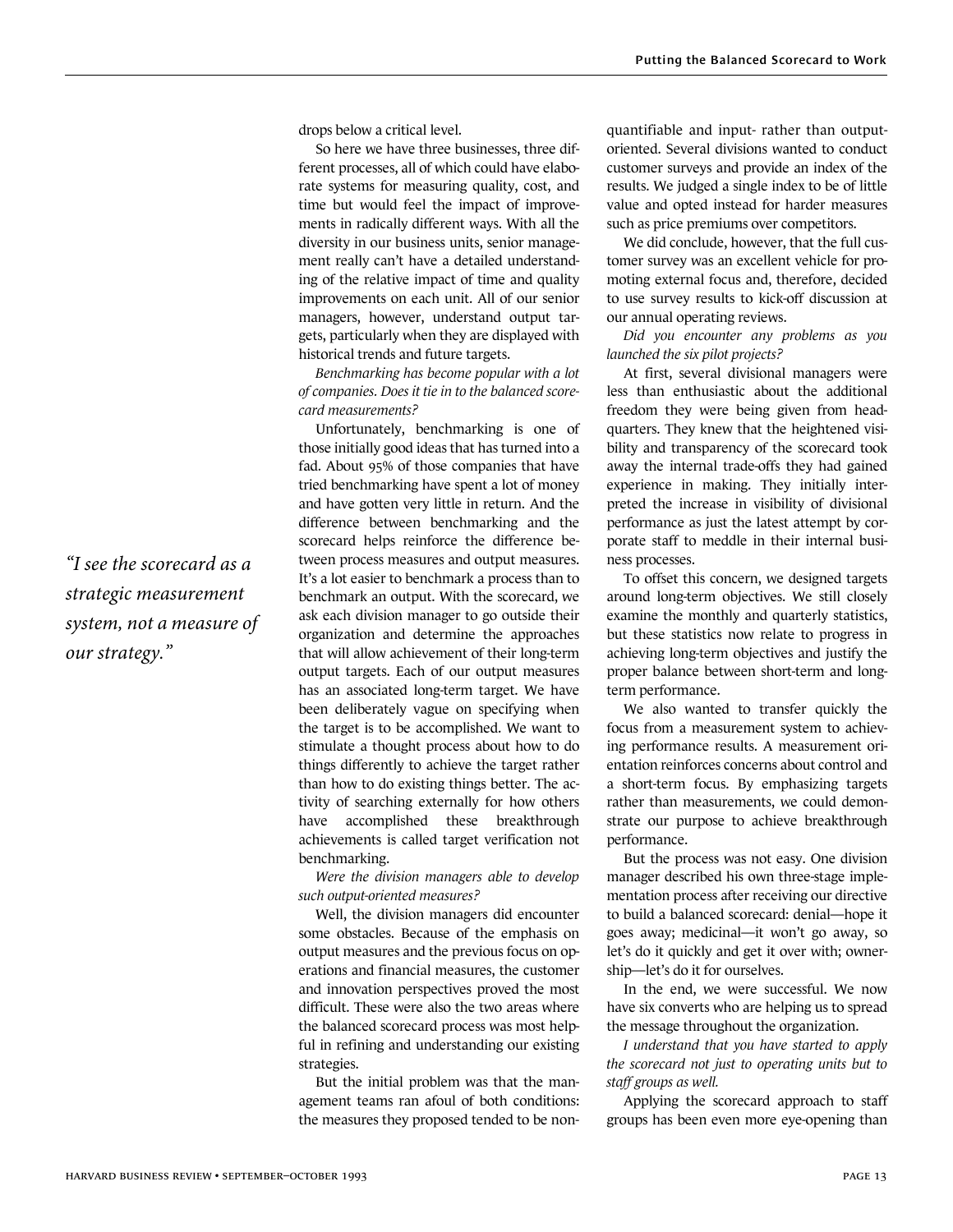our initial work with the six operating divisions. We have done very little to define our strategy for corporate staff utilization. I doubt that many companies can respond crisply to the question, "How does staff provide competitive advantage?'' Yet we ask that question every day about our line operations. We have just started to ask our staff departments to explain to us whether they are offering low cost or differentiated services. If they are offering neither, we should probably outsource the function. This area is loaded with real potential for organizational development and improved strategic capability.

*My conversations with financial people in organizations reveal some concern about the expanded responsibilities implied by developing and maintaining a balanced scorecard. How does the role of the controller change as a company shifts its primary measurement system from a purely financial one to the balanced scorecard?*

Historically, we have had two corporate departments involved in overseeing business unit performance. Corporate development was in charge of strategy, and the controller's office kept the historical records and budgeted and measured short-term performance. Strategists came up with five- and ten-year plans, controllers one-year budgets and near-term forecasts. Little interplay occurred between the two groups. But the scorecard now bridges the two. The financial perspective builds on the traditional function performed by controllers. The other three perspectives make the division's long-term strategic objectives measurable.

In our old environment, division managers tried to balance short-term profits with longterm growth, while they were receiving different signals depending on whether or not they were reviewing strategic plans or budgets. This structure did not make the balancing of shortterm profits and long-term growth an easy trade-off, and, frankly, it let senior management off the hook when it came to sharing responsibility for making the trade-offs.

Perhaps the corporate controller should take responsibility for all measurement and goal setting, including the systems required to implement these processes. The new corporate controller could be an outstanding system administrator, knowledgeable about the various trade-offs and balances, and skillful in reporting and presenting them. This role does not eliminate the need for strategic planning. It

just makes the two systems more compatible. The scorecard can serve to motivate and evaluate performance. But I see its primary value as its ability to join together what had been strong but separated capabilities in strategy development and financial control. It's the operating performance bridge that corporations have never had.

*How often do you envision reviewing a division's balanced scorecard?*

I think we will ask group managers to review a monthly submission from each of their divisions, but the senior corporate team will probably review scorecards quarterly on a rotating basis so that we can review up to seven or eight division scorecards each month.

*Isn't it inconsistent to assess a division's strategy on a monthly or quarterly basis? Doesn't such a review emphasize short-term performance?*

I see the scorecard as a strategic measurement system, not a measure of our strategy. And I think that's an important distinction. The monthly or quarterly scorecard measures operations that have been configured to be consistent with our long-term strategy.

Here's an example of the interaction between the short and the long term. We have pushed division managers to choose measures that will require them to create change, for example, penetration of key markets in which we are not currently represented. We can measure that penetration monthly and get valuable short-term information about the ultimate success of our long-term strategy. Of course, some measures, such as annual market share and innovation metrics, don't lend themselves to monthly updates. For the most part, however, the measures are calculated monthly.

*Any final thoughts on the scorecard?*

I think that it's important for companies not to approach the scorecard as the latest fad. I sense that a number of companies are turning to scorecards in the same way they turned to total quality management, high-performance organization, and so on. You hear about a good idea, several people on corporate staff work on it, probably with some expensive outside consultants, and you put in a system that's a bit different from what existed before. Such systems are only incremental, and you don't gain much additional value from them.

It gets worse if you think of the scorecard as a new measurement system that eventually re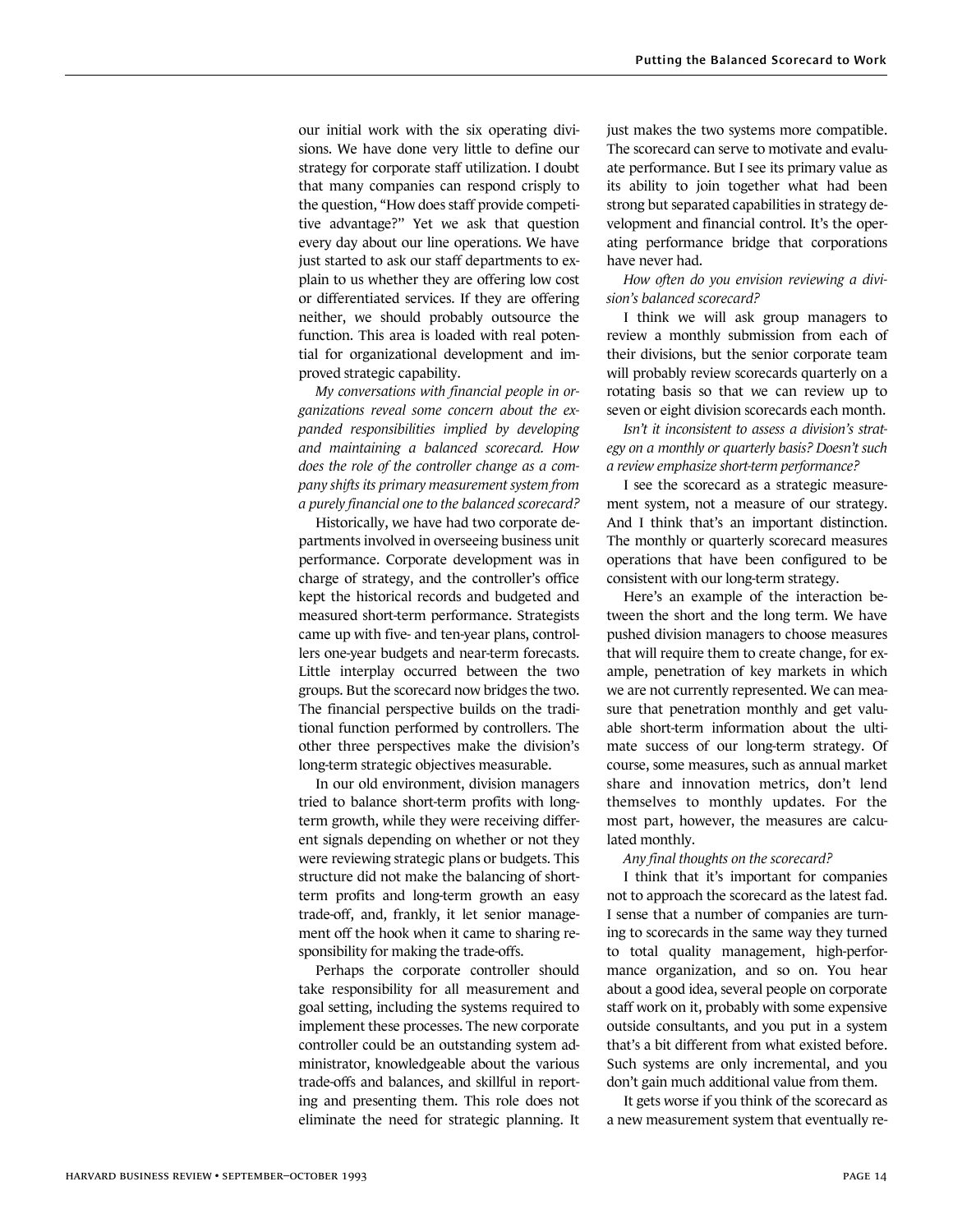quires hundreds and thousands of measurements and a big, expensive executive information system. These companies lose sight of the essence of the scorecard: its focus, its simplicity, and its vision. The real benefit comes from making the scorecard the cornerstone of the way you run the business. It should be the core of the management system, not the measurement system. Senior managers alone will determine whether the scorecard becomes a mere record-keeping exercise or the lever to streamline and focus strategy that can lead to breakthrough performance.

Reprint [93505](http://harvardbusinessonline.hbsp.harvard.edu/relay.jhtml?name=itemdetail&referral=4320&id=93505); *Harvard Business Review* OnPoint [4118](http://harvardbusinessonline.hbsp.harvard.edu/relay.jhtml?name=itemdetail&referral=4320&id=4118) To order, see the next page or call 800-988-0886 or 617-783-7500 or go to [www.hbr.org](http://www.hbr.org)